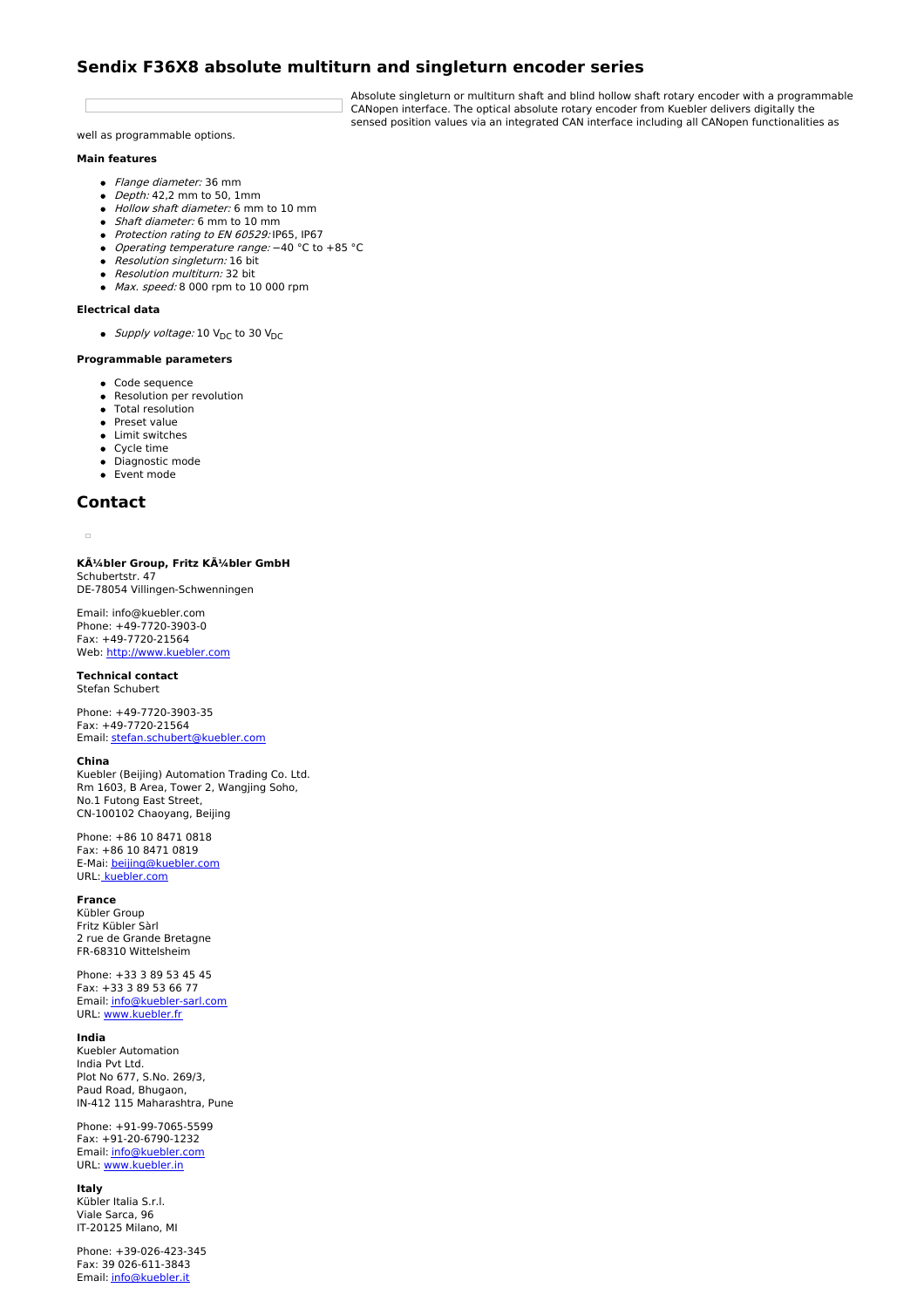#### **Poland**

Kubler Polska Sp. z o.o. Ul. Dabrowskiego 441 PL-60451 Poznan

Phone: +48-6184-999-02 Fax: +48-6184-999-03 Email: [sales@kubler.pl](mailto:sales@kubler.pl) URL: [www.kubler.pl](http://www.kubler.pl)

#### **Turkey**

Kübler Turkey Otomasyon Ticaret Ltd. Sti. Yeni mahalle Balikesir Cad. Uprise Elit Residence C1 AB Blok No:180 Soganlik TR-34880 Kartal/Istanbul

Phone: +90 216 999 9791 Fax: +90 216 999 9784 Email: [cengizhan.temurcin@kuebler.com](mailto:cengizhan.temurcin@kuebler.com) URL: [www.kuebler.com](http://www.kuebler.com)

#### **South Korea**

Kuebler Korea (by F&B), 578, Kwaebop-dong, Sasang-ku Pusan Industrial Supplies Market 9-116 ROK-PUSAN

Phone: +82 51 319 12 30 Fax: +82 51 319 12 50 Email: [fnb@kuebler.co.kr](mailto:fnb@kuebler.co.kr) URL: [www.kuebler.kr](http://www.kuebler.kr)

**USA** Kuebler Inc.

5245-3 Old Dowd Road Charlotte, NC 28208

Phone: 1-855-Kuebler (1-855-583-2537) Toll free Email: [usa@kuebler.com](mailto:usa@kuebler.com) URL: [www.kuebler.com/usa](http://www.kuebler.com/usa)

For further distributors worldwide, please refer t[owww.kuebler.com](http://www.kuebler.com)

# **Features**

| <b>NMT</b>                                     | <b>NMT slave</b>                                                                              |  |
|------------------------------------------------|-----------------------------------------------------------------------------------------------|--|
| <b>Error control</b>                           | Node guarding<br>Life guarding<br>Heartbeat producer                                          |  |
| <b>Boot-up</b>                                 | Yes                                                                                           |  |
| <b>Node ID range</b>                           | From 1 to 127                                                                                 |  |
| <b>Node ID</b>                                 | Software switch<br><b>LSS-services</b><br><b>LMT-services</b>                                 |  |
| <b>CANopen bit-rates</b>                       | 10 kbit/s<br>20 kbit/s<br>50 kbit/s<br>125 kbit/s<br>250 kbit/s<br>500 kbit/s<br>1 000 kbit/s |  |
| Type of bit-rate adjustment<br>Software switch |                                                                                               |  |
|                                                | LSS-services (defined in CiA 305)                                                             |  |
| <b>RPDOS</b>                                   | No                                                                                            |  |
| <b>TPDOs</b>                                   | 5                                                                                             |  |
| <b>PDO</b> modes                               |                                                                                               |  |